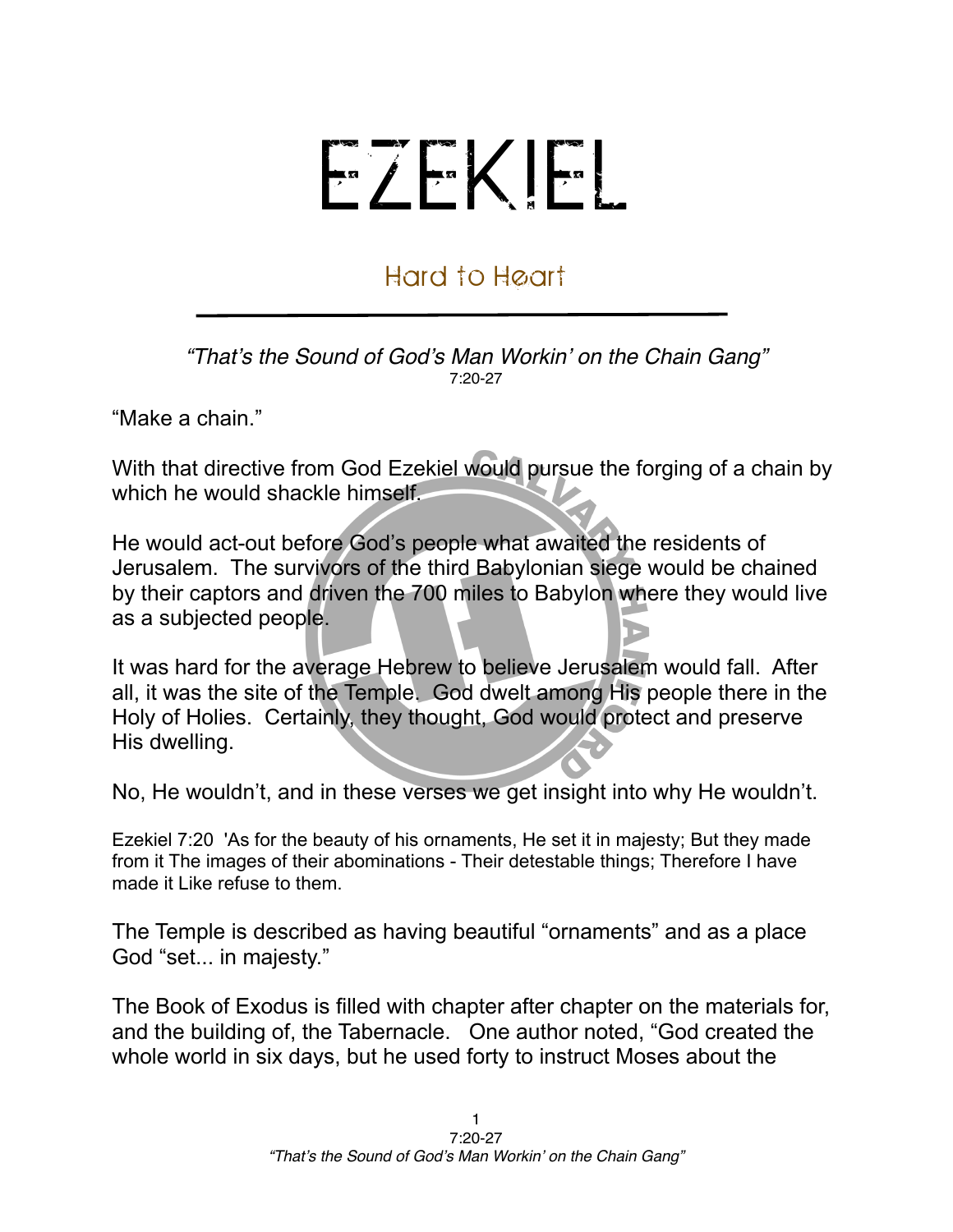tabernacle. Little over one chapter was needed to describe the structure of the world, but six were used for the tabernacle."

Listen to this description of the beautiful ornamentation:

The tabernacle was a facility which displayed fabulous wealth and beauty. It does not take more than a casual reading of the text to learn that the tabernacle was a very costly project. [A] study of Hebrew weights... reckons the talent at about 64lbs... and the sanctuary shekel 1/3oz... According to this calculation there would be some 1,900lbs. of gold, 6,437lbs. of silver, and 4,522lbs. of bronze.[1](#page-1-0)

According to one calculation, that's \$30 million just in gold.

The Jews "made from it the images of their abominations." They used materials from the Temple to form idols to worship.

They looted their own Temple, God's dwelling place, to provide for their idolatry.

Looters are pretty low on the social scale in our minds. It's bad enough someone's home or business is in the way of some catastrophe. To then steal from that unprotected property is the worst.

The Jews expected God to protect the Temple, and Jerusalem and them, from Babylon and other foreign powers. **But they were the ones who had been looting the Temple!** They didn't want God to interfere with their looting.

Sin always seems worse when it is being committed by someone else. We should let judgment begin in the house of God.

God would make the Temple "like refuse to them." In other words, He would remove the beautiful ornamentation and take away the materials they were abusing for their idolatries. Once the Temple was like a garbage dump there would be no raw material from which to forge idols.

Ezekiel 7:21 I will give it as plunder Into the hands of strangers, And to the wicked of the earth as spoil; And they shall defile it.

<span id="page-1-0"></span><sup>1</sup> <http://bible.org/seriespage/tabernacle-dwelling-place-god-exodus-36882113943>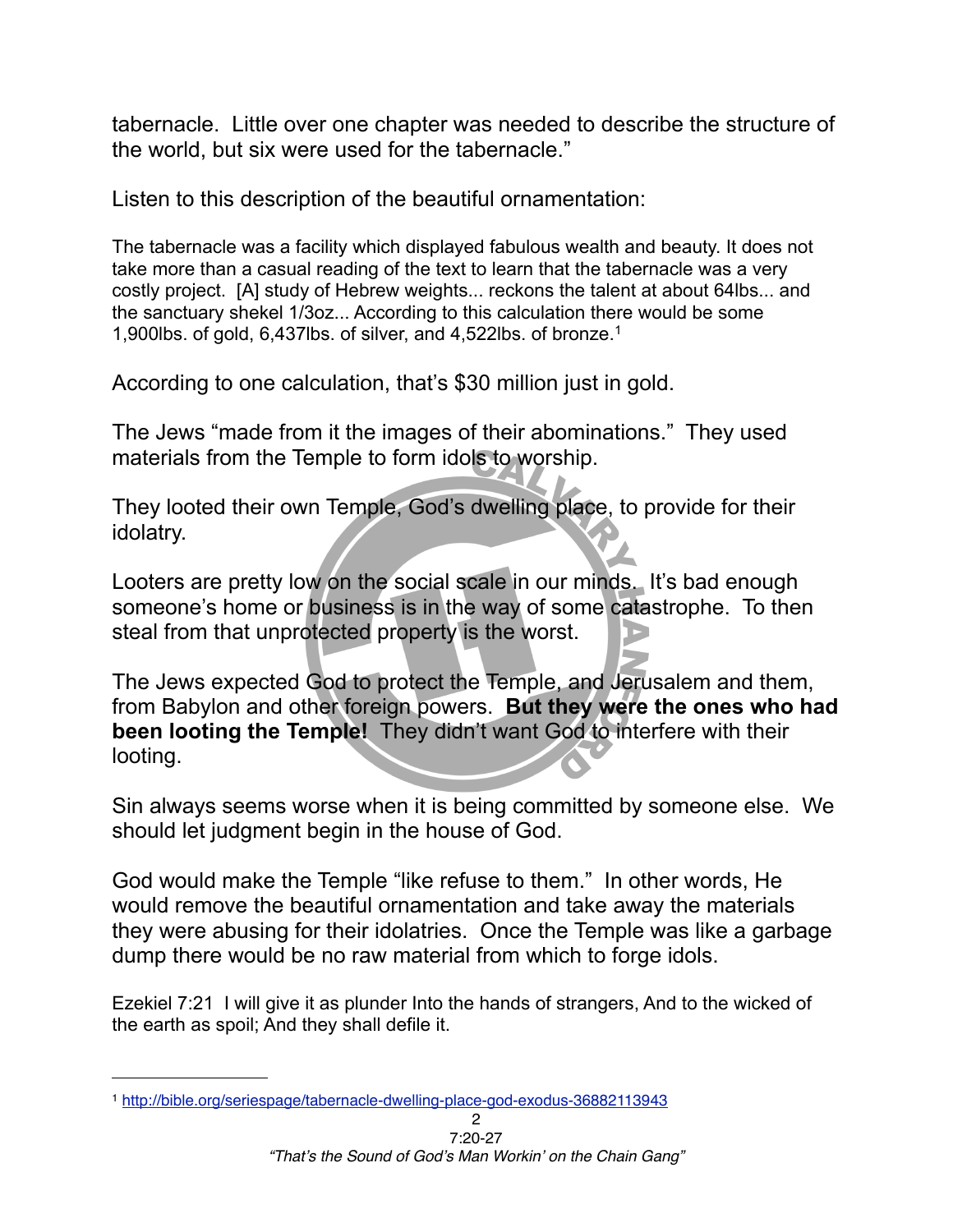How could God let nonbelieving Gentile pagans "defile" His holy Temple? *The Jews had already defiled it!* Having "strangers" "plunder" it would show the Jews how they had been treating it.

Ezekiel 7:22 I will turn My face from them, And they will defile My secret place; For robbers shall enter it and defile it.

God would not protect the Temple. He would not stop its destruction. He would look the other way while it was robbed and defiled.

He desired to dwell among His people. But since they did not desire His presence, then God had no need for a dwelling place among them.

One thing I loved about the 18 years we met at the Kings County YMCA. You had to really love the fellowship to put up with all the set-up, tear-down, and distractions. There was nothing 'turn-key' about it that you could take for granted.

Ezekiel 7:23 'Make a chain, For the land is filled with crimes of blood, And the city is full of violence.

You wear a lot of different hats when you are God's servant. Ezekiel was told to "make a chain." We're not told how involved he was, whether he manufactured it or not. But I'd like to think he was a hands-on guy who went down to the metal shop and either made it himself or supervised the work.

The "land" was Judah, the "city," Jerusalem. Ezekiel was already in Babylon, having been deported as a captive in an earlier siege. He was depicting the fact that the Jews remaining in the land would be chained and driven to Babylon.

The use of Babylon to chain them was justified because of the "crimes of blood" and "violence" in the nation. Israel had a strong law, God's law, but was not applying it. Society was spiraling downward.

O, how we need revival in America! Crimes of blood and violence characterize our cities.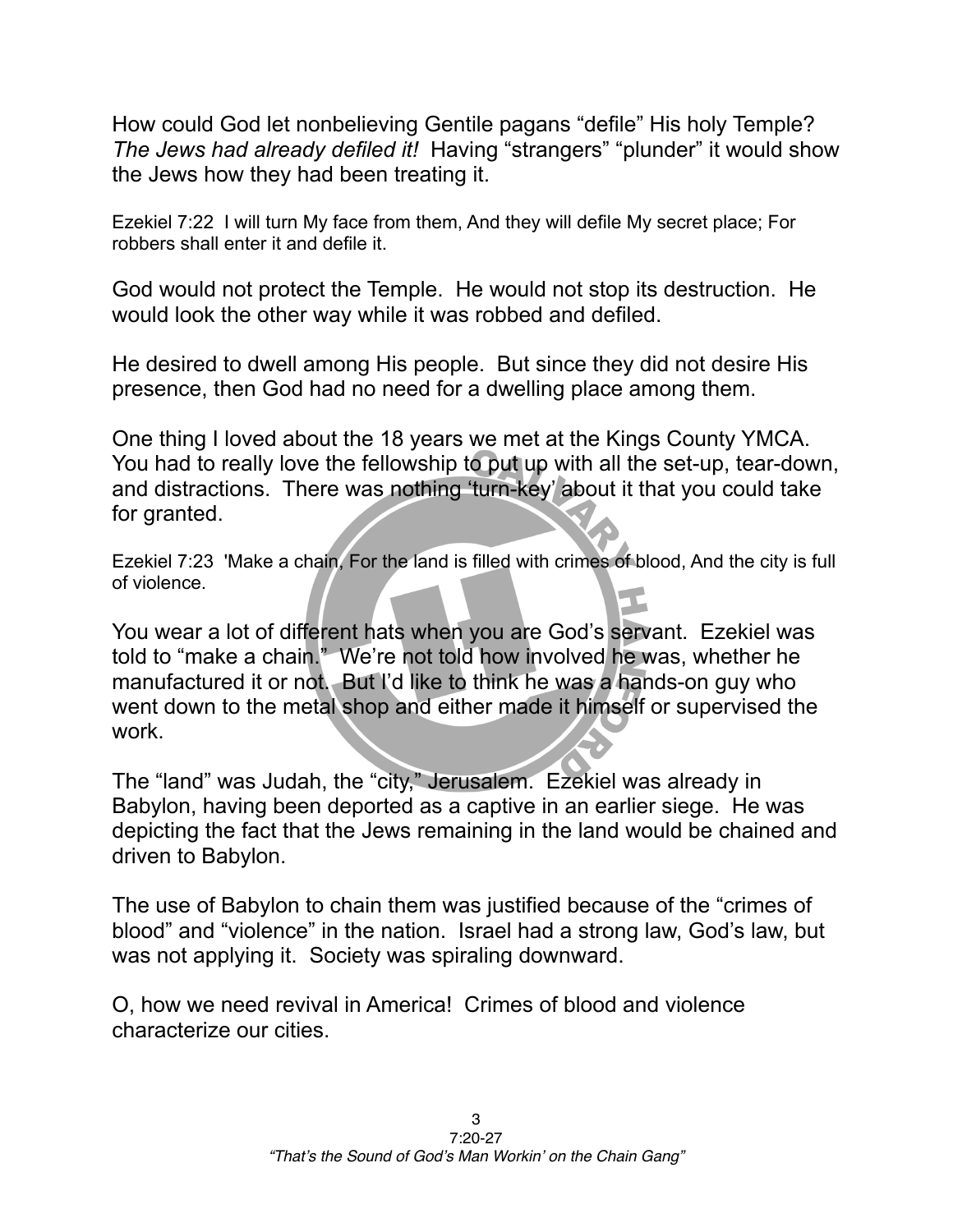The making of the chain is significant. It was something Ezekiel did to himself. Sure, it was Babylon that literally chained them for the long march to the Euphrates River. But the chains were really of their own making.

We speak today of being enslaved to certain habits, of being chained. The chains are usually of our own making as we indulge ourselves thinking we have the power to say "No!" and stop at any time. The flesh should never be indulged - not for a moment.

Ezekiel 7:24 Therefore I will bring the worst of the Gentiles, And they will possess their houses; I will cause the pomp of the strong to cease, And their holy places shall be defiled.

Listen to this assessment of sixth century Babylon from a secular source:

Under [Nabopolassar](http://en.wikipedia.org/wiki/Nabopolassar), Babylon threw off the Assyrian rule in 626BC and became the capital of the Neo-Babylonian [Chaldean](http://en.wikipedia.org/wiki/Chaldean) Empire. With the recovery of Babylonian independence, a new era of architectural activity ensued, and [Nebuchadnezzar's] son [Nebuchadnezzar II.](http://en.wikipedia.org/wiki/Nebuchadnezzar_II_of_Babylon).. made Babylon into one of the wonders of the ancient world. Nebuchadnezzar ordered the complete reconstruction of the imperial grounds, including rebuilding the [Etemenanki](http://en.wikipedia.org/wiki/Etemenanki) [ziggurat](http://en.wikipedia.org/wiki/Ziggurat) and the construction of the [Ishtar Gate](http://en.wikipedia.org/wiki/Ishtar_Gate) - the most spectacular of eight gates that ringed the perimeter of Babylon... Nebuchadnezzar is also credited with the construction of the [Hanging Gardens of Babylon](http://en.wikipedia.org/wiki/Hanging_Gardens_of_Babylon) (one of the [seven](http://en.wikipedia.org/wiki/Seven_Wonders_of_the_Ancient_World)  [wonders of the ancient world\)](http://en.wikipedia.org/wiki/Seven_Wonders_of_the_Ancient_World)[.2](#page-3-0)

God's assessment of the Babylonians wasn't very positive! They were, at that time, "the worst of the Gentiles."

Think of any great city today and God's assessment would be the same. What men value and marvel at is insignificant from God's perspective. So should it be of little significance to us. We can enjoy things without becoming enamored of them. It is all going to burn one day.

The "worst of the Gentiles" was better than allowing God's backslidden people to continue.

Ezekiel 7:25 Destruction comes; They will seek peace, but there shall be none.

<span id="page-3-0"></span><sup>2</sup> <http://en.wikipedia.org/wiki/Babylon>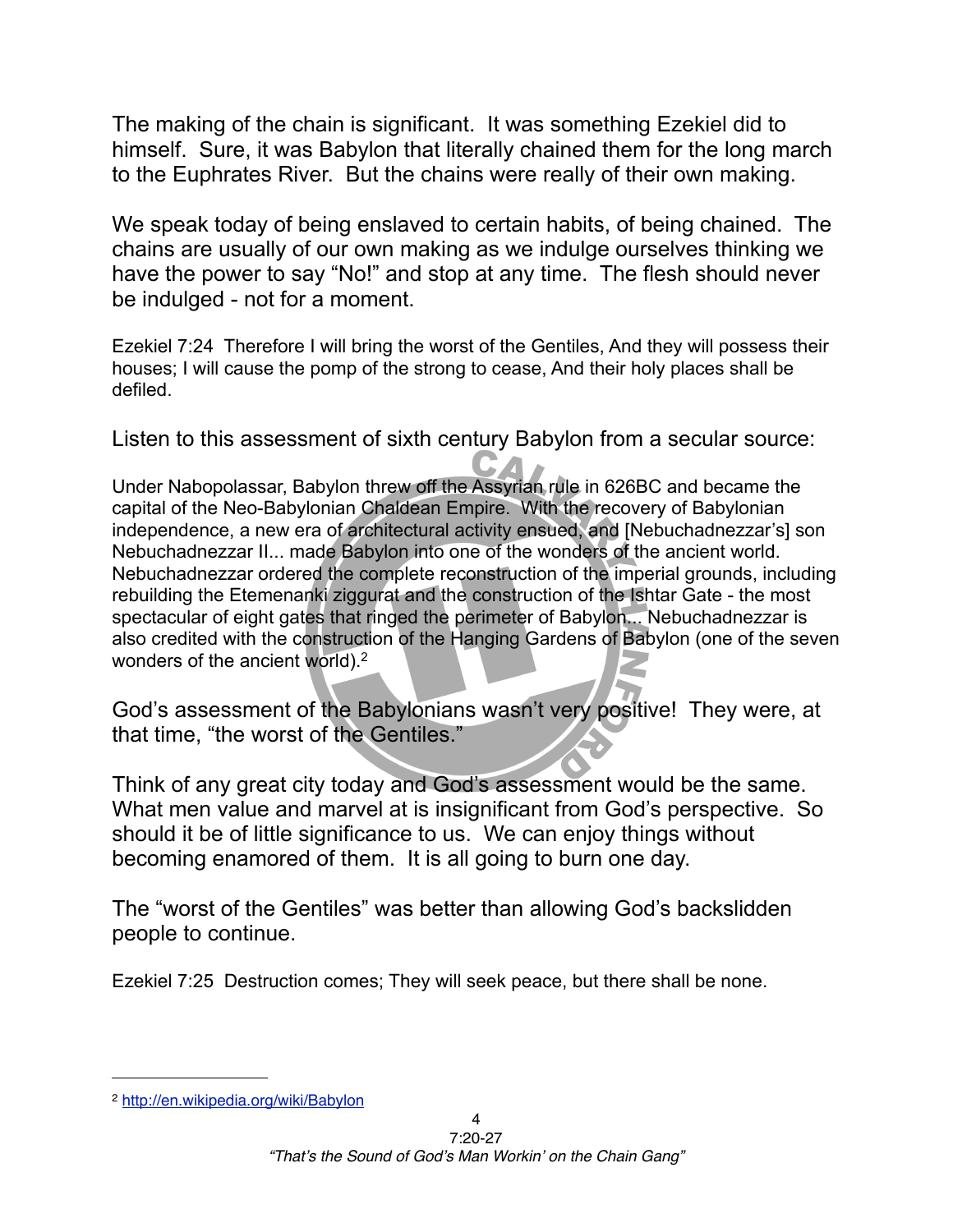The seeking of "peace" might be a reference to political activity to try to foil Babylon, such as alliances with other nations like Egypt.

The point we might make here is that a backslidden people cannot hope in politics. Hope is in returning to God, to righteousness that will exalt a nation.

Ezekiel 7:26 Disaster will come upon disaster, And rumor will be upon rumor. Then they will seek a vision from a prophet; But the law will perish from the priest, And counsel from the elders.

"Disaster... upon disaster." I love that line in the film *Apollo 13* when something minor goes wrong and Tom Hanks says, "Well, we just had our glitch for this mission." Little did they know something more, something ar worse, was about to occur.

We'd like to think disasters wouldn't pile-up but they often do. It is superstitious to think otherwise. Instead we remember that all things are working together fir the good of those who love the Lord - even when God seems to be piling on.

"Rumor will be upon rumor." What we think might happen can be worse than what is actually occurring. Case in point: Y2K. People were led to all sorts of extremes based on rumor.

2012 is shaping-up that way. It is merely the topic of movies and educational shows now. But as December 21, 2012, draws near I would not be surprised if we witnessed all manner of wacky behaviors based on rumor.

"Then they will seek a vision from a prophet; But the law will perish from the priest, And counsel from the elders." Let's read this in conjunction with the last verse of chapter seven.

Ezekiel 7:27 'The king will mourn, The prince will be clothed with desolation, And the hands of the common people will tremble. I will do to them according to their way, And according to what they deserve I will judge them; Then they shall know that I am the Lord!' "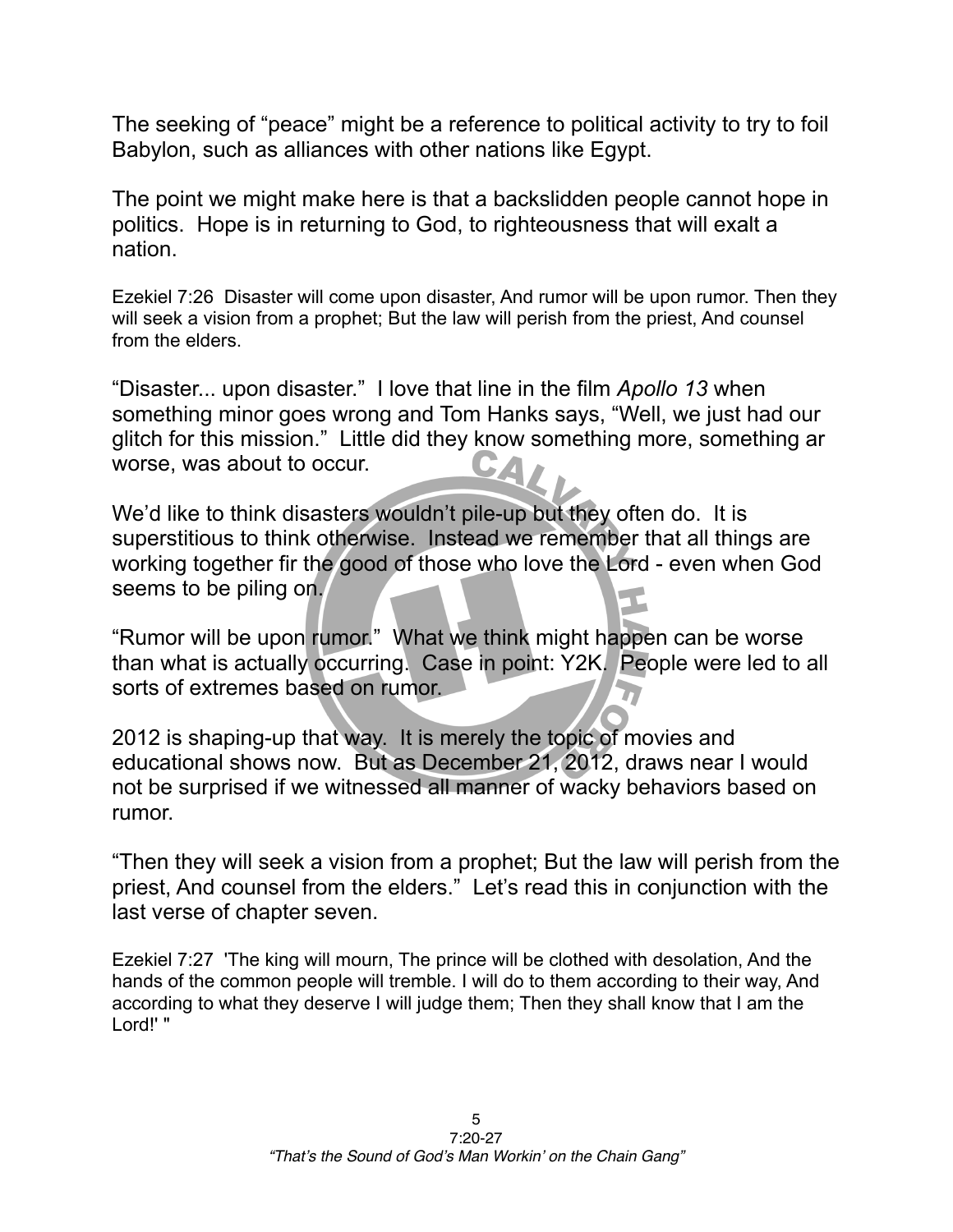Every avenue and resource for advice, direction, wisdom, and counsel will be useless.

- Prophet, priest, and elder will have no insight to share. That is, there will be no spiritual help forthcoming.
- King and prince will have no insight to share. That is, there will be no political help forthcoming.

The "common people" will suffer because their leaders - both spiritual and secular - have let them down.

If you are called to lead, then know it is an important spiritual activity. Give it everything you've got. It doesn't matter how many or how few are yours to care for. Pour yourself out for them.

If you are a husband, you are called to lead at least your wife. Parents are called to lead their kids.

Does it seem odd that "they will seek a vision from a prophet" but none will be given?

It shouldn't seem odd. God had been sending them prophets for centuries. They had ignored them. They delayed, they procrastinated, they took things for granted.

The Word of God is so prevalent in our society that it makes it easy to take it for granted. Too many believers have told me over the years how they slipped away from the Word and from church to their own detriment.

We each need to adopt our own disciplined approach to hearing and studying the Word. For me it's always been to hold Sunday mornings in high regard and to try to get to one other 'official' meeting during the week.

Of course it goes without saying that you want to be reading and studying on your own, in your devotions.

The Jews ought to have been "seek[ing] a vision from a prophet" while it was being given. It would have kept them from idolatry and, of course, the discipline of God.